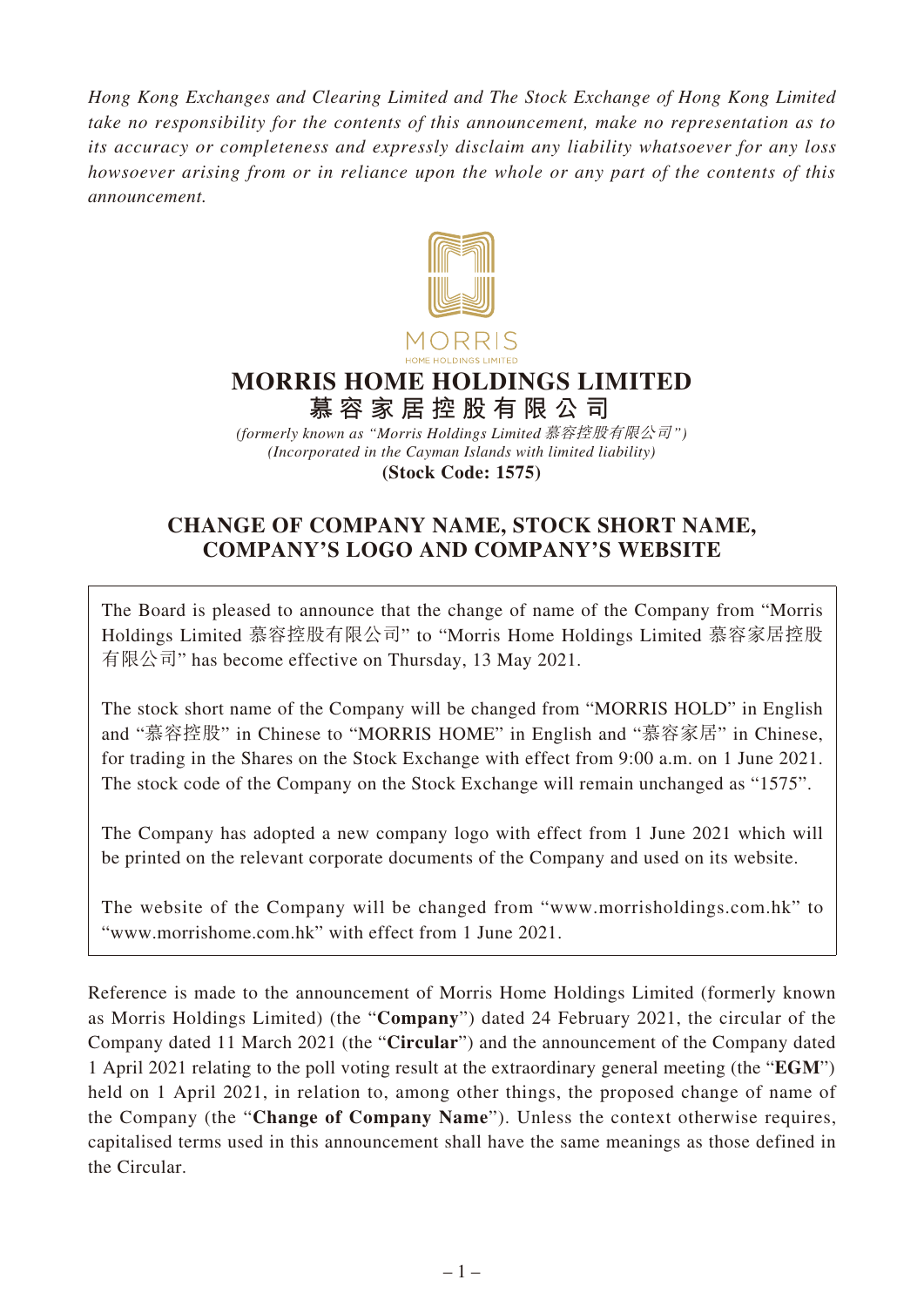### **CHANGE OF COMPANY NAME**

The Board is pleased to announce that following the passing of a special resolution approving the Change of Name by the Shareholders at the EGM held on 1 April 2021, a Certificate of Incorporation on Change of Name was issued by the Registrar of Companies in the Cayman Islands on 13 April 2021. Hence, the English name and dual foreign name in Chinese of the Company has been changed from "Morris Holdings Limited" and "慕容控股有限公司" to "Morris Home Holdings Limited" and "慕容家居控股有限公司" respectively. The Certificate of Registration of Alteration of Name of Registered Non-Hong Kong Company was issued by the Registrar of Companies in Hong Kong on 13 May 2021 confirming the registration of the new name of the Company in Hong Kong under Part XVI of the Companies Ordinance (Chapter 622 of the Laws of Hong Kong).

### **CHANGE OF STOCK SHORT NAME**

Following the Change of Company Name becoming effective, the stock short name of the Company will be changed from "MORRIS HOLD" in English and "慕容控股" in Chinese to "MORRIS HOME" in English and "慕容家居" in Chinese, for trading in the Shares on the Stock Exchange with effect from 9:00 a.m. on 1 June 2021. The stock code of the Company on the Stock Exchange will remain unchanged as "1575".

### **EFFECT OF THE CHANGE OF COMPANY NAME**

The proposed Change of Company Name will not affect any of the rights of the Shareholders. All existing share certificates in issue bearing the Company's existing name shall continue to be evidence of the title and valid for trading, settlement, registration and delivery for the same number of shares in the new name of the Company. There will not be any arrangements for free exchange of existing share certificates for new share certificates under the new name of the Company. New share certificates will be issued in the new name of the Company.

### **CHANGE OF COMPANY LOGO**

The Company has adopted a new company logo with effect from 1 June 2021 which will be printed on the relevant corporate documents of the Company (including but not limited to interim and annual reports, announcements, circulars, share certificates and press releases) and used on its website.